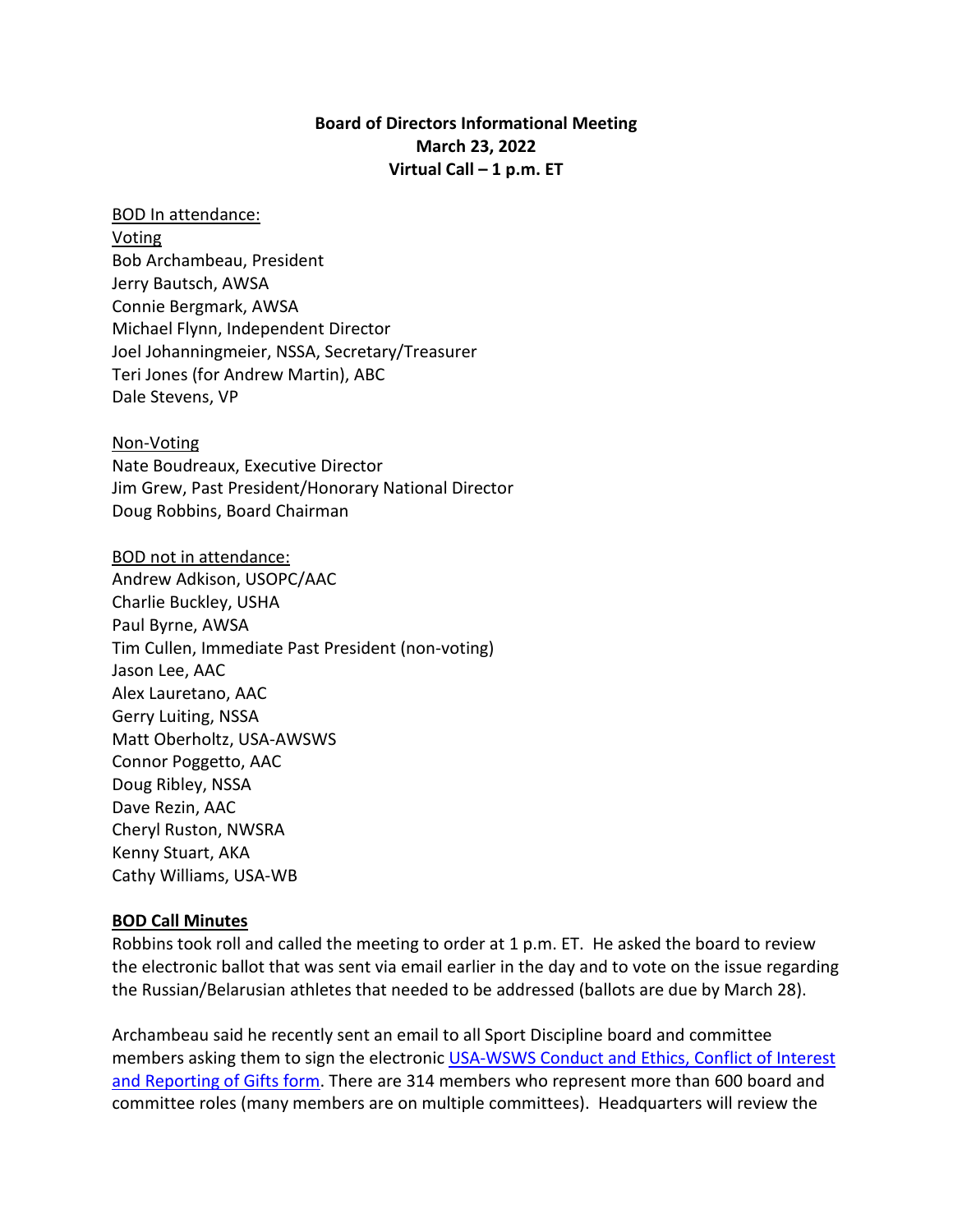electronic submissions as they come in and follow up with those who still need to complete the form. Upon completion, the Ethics Committee will review any conflicts of interest.

Boudreaux gave the below Headquarters update:

### **Administration**

- **Membership System –** Continuing to work through bugs and fixes within the new Integrass membership system. There are currently 100+ items in the support tracker that Integrass is working to fix. Most issues are tied to data migration (information not displaying correctly in a member's record), Safe Sport status (the connection to the Safe Sport database to determine completed trainings), Official's information not displaying correctly within membership records and on club rosters (connection to Officials database) and family membership renewals. Also working through some backend admin tweaks relative to membership and financial reporting.
- **Human Resources –** Fran Buchanan promoted to Sr. Manager, Marketing & Business Operations, after the departure of Jennifer Walker. Currently in the second round of interviews with three potential candidates for Membership Services and Compliance Coordinator (received 102 resumes to date). Also looking to hire a Florida-based intern for the late spring and summer to assist with various programs.
- **IWWF Resolution regarding conflict in Ukraine** IWWF will not invite or allow the participation of Russia and Belarus athletes and officials in all IWWF approved events. IWWF will not approve any event in Russia or Belarus. All IWWF Confederations and affiliated Federations are required to comply with this resolution. This decision aligns with the International Olympic Committee's recent recommendation. As it applies to USA-WSWS, the intent is that all R or L water ski competitions fall under this resolution. IWWF is meeting on March 29 to discuss athlete requests to change nationalities or ski as independents under the white flag of IWWF.

#### **Finances**

• **2021 Financial Audit** – Waugh & Goodwin (third-party accounting firm) is currently working through the 2021 financial audit. We expect to have a draft of the audit report shortly and the full report to share with the board in early April. Once the audit is done and the 990 completed, it will be posted on usawaterski.org in the governance documents section.

#### **Membership**

- Total membership as of March 1, 2022 is **13,745.**
	- o 4,270 individual active
	- $\circ$  1,362 family head of household
	- o 3,669 family active (spouse and dependents)
	- o 3,098 under 25 active
	- o 554 grassroots active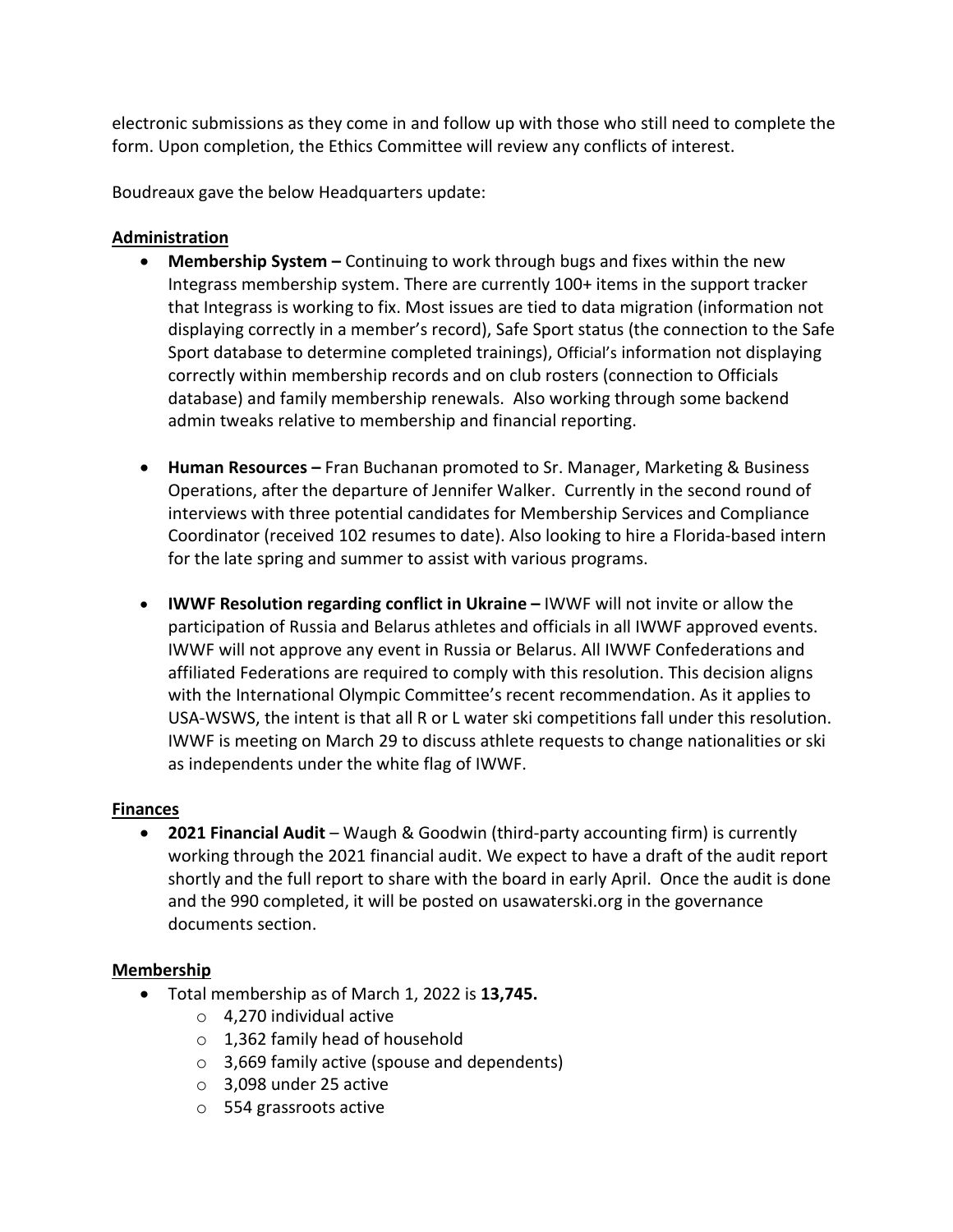- o 161 Ambassador/Life active
- o 291 supporting
- o 340 Ambassador/Life supporting

### **Membership Marketing**

- **100th Anniversary of Water Skiing** Continuing activation around the 100th anniversary PR and marketing campaign.
	- o **Vintage Photo Contest** social media promotion from January-February where users submitted vintage photos for a chance to win a trip to Central Florida.
	- o **Giveaway items –** promotional items (branded tote bag, water bottle and hand fan) arrived at Polk County Sports Marketing (PCSM). PCSM will be shipping these items to particpants of Basic Skills Clinics and Get on the Water events starting in April. Items will also be sent to various water ski events this summer to be used as participant and spectator giveaways.
	- o **100th Special Edition Magazine –** commemorative issue will mail in late May.
	- o **Event Signage –** ordering 100th anniversay 3x8 banners to be displayed at various water ski events this summer.
	- o **100th Anniversary book of member stories in partnership with Publishing Concepts, Inc. (PCI) –** Currently in discussion on a project that would collect member stories and put them into a hard cover book/keepsake tied to the 100<sup>th</sup> anniversary. PCI has done similar projects with the University of Texas, LSU, Texas Tech, Purdue University, Iowa State, University of Missouri and USA Weightlifting.
		- **Example: [Purdue University Oral History Publication \(Full\)](https://t.sidekickopen90.com/s3t/c/5/f18dQhb0S7kF8cVWDmW1_QGsy59hl3kW7_k2841CX6NGW35QNyY2PyvfVVv666_2qKYLNf197v5Y04?te=W3R5hFj4cm2zwW3FbtcT3K78fMW45W2z03T3pCSW41S6_D41QtgCW4fNk2Q43T4P4W4hCVBB3BLdK9W49K58D2p4GhLW41SVnf41QVMnn1JzCLZ203&si=8000000016644790&pi=8b87fb58-b71b-416b-9409-83a5d09f23c5)**
		- Would be a hard cover book that they sell for \$149. PCI takes our membership database and does an email and direct mail/postcard campaign asking members to call a dedicated 800 number to tell their story. PCI transcribes all stories for inclusion in the book (members do not need to buy the book to have their story included).
		- USA-WSWS would receive a \$10 royalty from each book sold (anticipated potential revenue of \$3,000-\$5,000) in addition to access to all the member stories in both digital recording and written form.
	- o **Boat U.S. Magazine** Scott Atkinson is working with freelance writer Zenon Bilas on an article on the 100th anniversary of water skiing for a four-page spread in June/July issue of Boat U.S. Magazine and boatUS.com.

# **Communications**

- **Hit It! Podcast** Launched on Feb. 14. Hit It! is the Water Skier Magazine's podcast powered by USA Water Ski & Wake Sports that goes on the air with some of the top athletes from 3-event, show skiing, barefooting and everything in between. Currently has two episodes (Scot Ellis and Regina Jaquess) and plan to launch new ones every three weeks - [https://usawaterskihitit.podbean.com/.](https://usawaterskihitit.podbean.com/) The tentative release schedule for future episodes is below:
	- o Marcus Brown (AWSA 3-event/filmmaker): April 2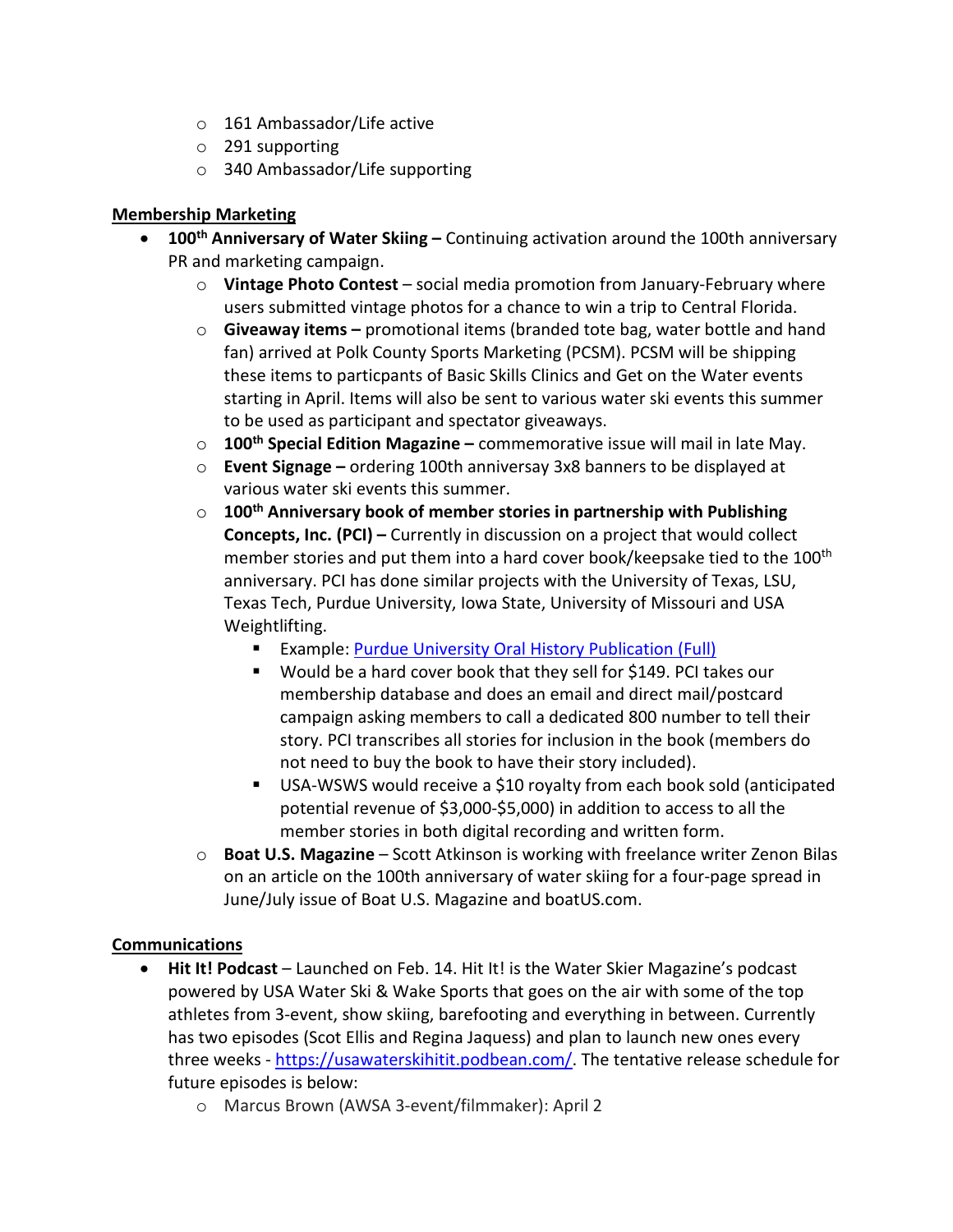- o Freddy Krueger (AWSA jumper): April 18
- o Dave Reinhart (show ski legend): May 9
- o Anna Gay (AWSA tricks): June 6
- o Sammy Duvall (water ski legend): July 4
- o Dawn Goode (Owner Goode Skis) w/ Regina Jaquess (AWSA): Aug. 1
- o Matt Heilman and Dave Rezin (Team USA Show Directors): Aug. 29
- o William Farrell or Ron Scarpa (barefoot legends): Sept. 26
- **Magazine Archives –** Scott Atkinson is organizing PDFs/digitizing *The Water Skier* Magazine archives for inclusion in the member dashboard. There are over 400 issues to digitize.

# **Sponsorship**

- Total sponsorship revenue as of March 23 is  $$148,000$  (80.8% of goal  $$183,000$ ).
- Endemic
	- o Continuing to pitch Enovation Controls (Zero Off), ZUP Boards, Body Glove, EZ Deck, Overton's, O'Brien and other WSIA members.
- Non-Endemic
	- $\circ$  Got feedback from Guaranteed Rate that they are in a spending freeze until at least May. Will follow up then regarding proposal around AWSA Regional and National sponsorship and sponsorship of a Wakeboard event.
	- $\circ$  No longer pursuing Progressive Insurance due to exclusivity clause in new Ski Safe proposal (Ski Safe will be paying more over the next three years to make up for any monies Progressive would have been willing to spend).
	- $\circ$  Will be reaching out to RV companies with a specific pitch around AWSA and NSSA Nationals as presenting sponsor of the RV area at both events.
	- o Continuing dialog with Herbalife.
- Closed renewals with Nautique (2022-2023), Masterline (2022-2024) and Indmar (2022- 2023). Expect to close Ski Safe shortly and MasterCraft in July when their agreement expires. Trying to secure as many longer term sponsorship deals as possible.

# **Compliance / Safe Sport**

- **Safe Sport Compliance** 
	- o Minor Athlete Abuse Prevention Policy (MAAPP) policies where shared with all members via March e-newsletter (fulfills the requirement to alert all event participants of the policy).
	- o Recently completed our Safe Sport Administrative Audit and will have the written report in six weeks. Overall, the audit went well, and we do not expect much (if any) management responses will be needed.
	- o The Center recently released a Safe Sport Impact Report <https://uscenterforsafesport.org/impact-report/>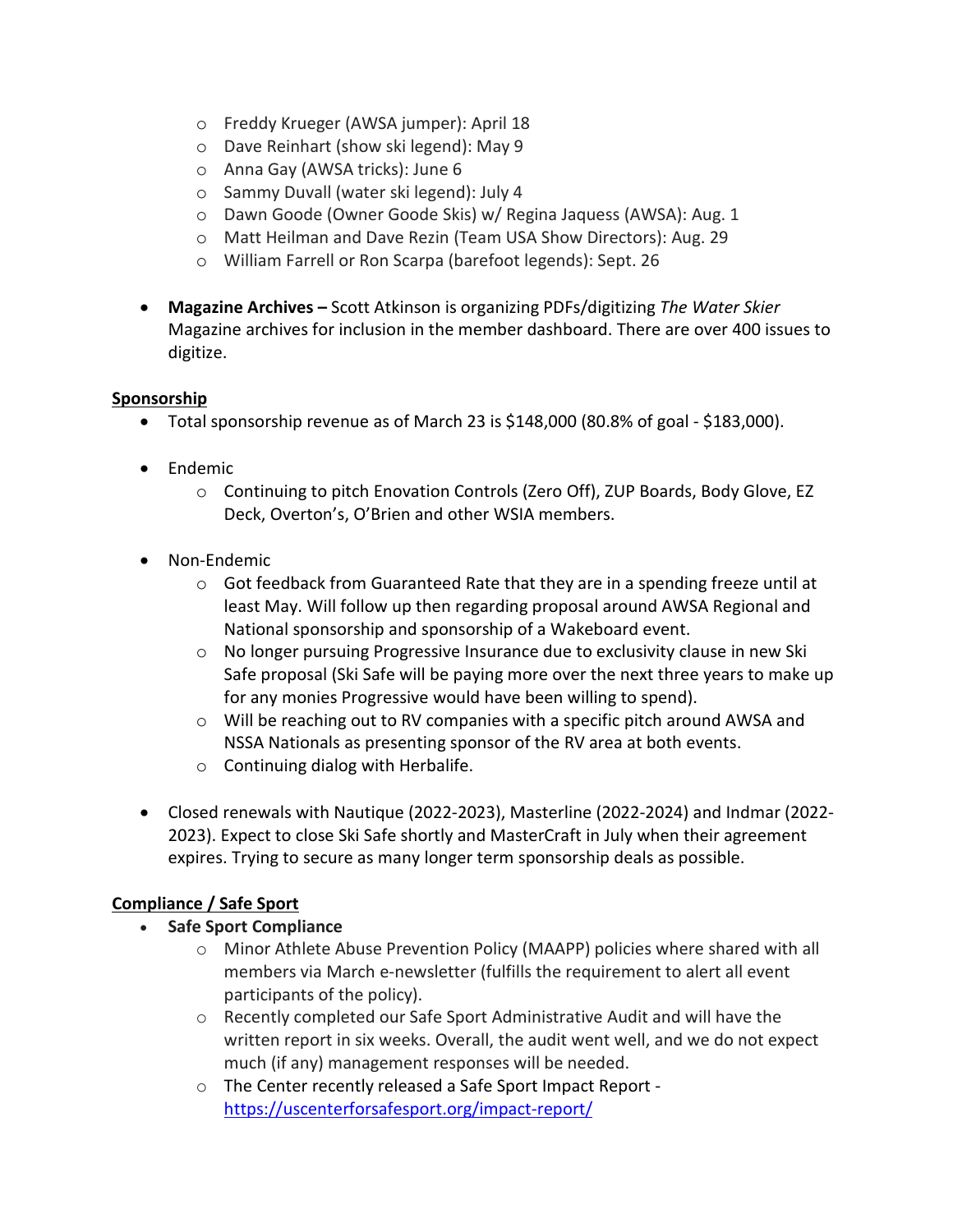$\circ$  Will continue to communicate to membership on the importance of getting Safe Sport trained prior to participation in sanctioned events.

# • **USOPC Compliance**

 $\circ$  Submitting 2021 diversity and inclusion data which is used to build the annual DEI scorecard. We typically struggle to provide accurate data around race, disability status and veteran status because this information was not previously included in membership records. The move to the new Integrass membership system will need at least a year or two to have members update their demographic information before we have more accurate data.

# **Misc.**

- **USOPC Web Platform Project (redesign of NGB websites on platform)** USOPC concluded the website RFP process in early March and has decided to work with [Next](https://nextleague.com/)  [League.](https://nextleague.com/) They bring decades of sports technology and digital platform experience, with a focus now on web 3.0 and where fan engagement is going. Having worked with both sports properties and NGBs, they are uniquely positioned to help us create a detailed set of capabilities, features and functionality for teamusa.com, NGB sites, and usopc.org. The first phase of the project will be 12 weeks, which began the week of March 14, and the deliverables will be a very thorough set of technology requirements, roadmap, and budget. From there, they will then begin the development for NGB site templates.
	- $\circ$  We will have the opportunity to select from 2-3 different website templates and the plan would be to transition our current website on the Team USA platform to this new platform in late 2022 or early 2023.
- **Sunshine State Games** The Action Water Sports/MasterCraft dealership in Polk City, Fla. will be hosting a Class C/Grassroots slalom tournament on June 11 that we will be partnering with to include in the 2022 Sunshine State Games. The Florida Sports Foundation runs the Sunshine State Games and will contribute funds to offset the cost of operations, help to promote the event and provide medals, t-shirts, signage, etc. This opportunity will give water skiing more exposure in the Sunshine State Games. We are also working with the cable park in Auburndale, Fla. to get cable wakeboarding into the Sunshine Games as well.
- **World Water Skiers /Technology Advisory Group** Members of the technology advisory group along with EVPs from AWSA met with developers from World Water Skiers who have created an event sanctioning and registration system specifically designed for water ski. Water Ski Canada currently uses the technology. The technology advisory group will meet in late March to discuss next steps.

After the update, Boudreaux asked the board how they would like to receive membership statistics in the future (monthly or quarterly). Flynn suggested quarterly would be sufficient. Bergmark agreed.